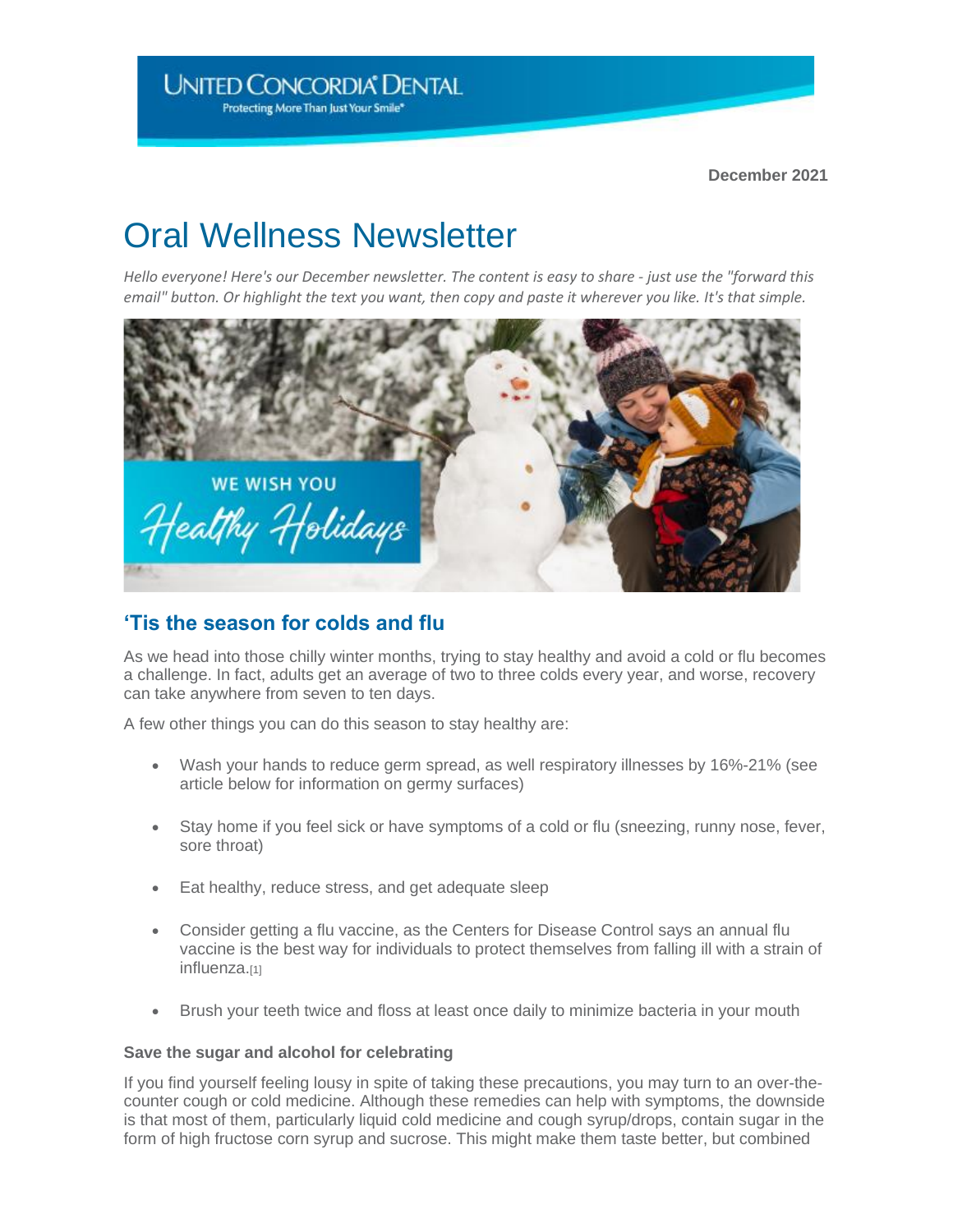with the already-present, harmful bacteria in the mouth that feed off sugar, it can harm your teeth and gums.

Plus, cold medicine often includes citric acid, which eats away tooth enamel, making it even easier to develop problems like cavities or infections. To reduce this risk, rinse your mouth with water or brush your teeth after taking liquid cold medicine. Or better yet—choose a brand that's sugar-free or opt for pill-form medication.

#### **Dry mouth can harm your teeth**

Reduced saliva production increases the risk of cavities and other oral health problems. Some medicines contain alcohol, which can dry out your mouth. People often take antihistamines to decrease excess fluid or mucus production typical with a common cold, but this also reduces saliva flow. If you don't have enough saliva in your mouth, it's more difficult to wash away sugar and germs and neutralize acids. Plus, when your gums and cheeks get too dry, they can become irritated and inflamed, making it easier for bacteria to breed and cause issues like gum disease.

Some alternative treatments for that stuffy nose or sore throat are drinking herbal tea or hot water with lemon or taking a steamy shower or bath, or try out a Neti pot to irrigate the nasal area. Tea and water can also help improve dry mouth, as well as chewing sugar-free gum or lozenges. To boost your immune system, take Vitamin C, Vitamin B6, Vitamin E or zinc.[2]



## **7 Surprisingly germy surfaces**

By now, we all know to wash our hands for 20 seconds and apply hand sanitizer to protect ourselves from germs.

But even after you disinfect your digits, touching some of these filthy familiar items can undo that diligent cleansing. Given the fact that we touch our faces on average 23 times an hour[3], new germs can get transferred from your fingers and hands to your eyes, mouth and nose – and make you sick.

Ready to be creeped out? Here's a list of everyday items you'll want to keep squeaky clean.

#### 1. **Your cell phone**

Would you put your face up against a toilet bowl? That's basically what you're doing when you make a call. Because research shows your cell phone is 10 times dirtier than the seat![4] So use a headset or go hands-free. And keep that puppy clean. Wiping the phone with a microfiber cloth removes most germs. For a deeper clean, mix 3 parts water to 2 parts rubbing alcohol. Dampen a cloth with the solution, then wipe down the entire phone.

#### 2. **Restaurant menus**

Just think how many hands have opened that menu before you. Studies show that E. coli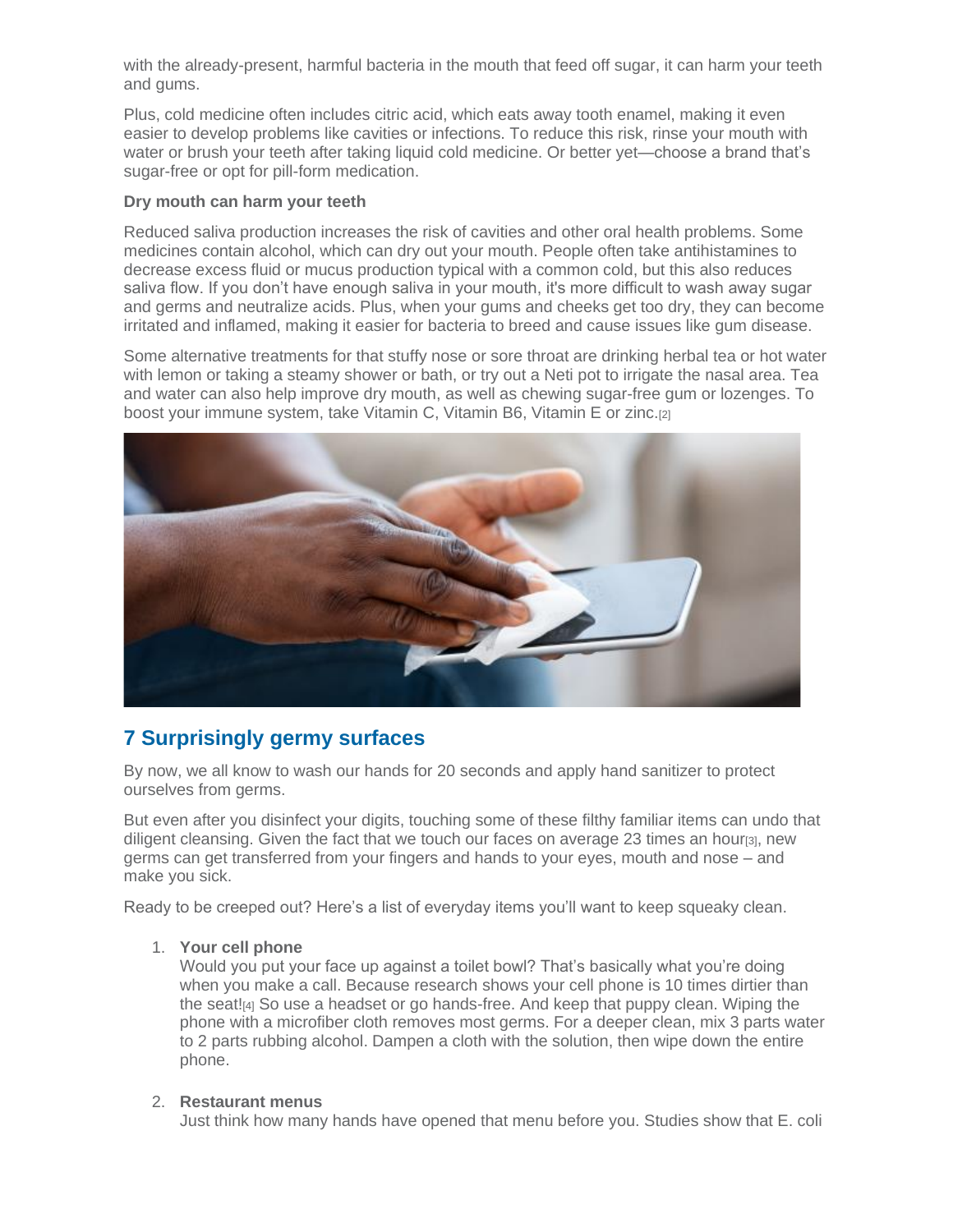and staph are often present on the surface – especially on the plastic ones.[5] So make sure to wash your hands after ordering, or rub with sanitizer before you eat.

#### 3. **The kitchen sponge**

According to the National Sanitation Foundation, more than 75% of dish sponges have Salmonella, E. colie and fecal matter.[6] To kill bacteria, heat damp sponges in the microwave for a minute, or soak them in a quart of warm water with  $\frac{1}{2}$  tsp. concentrated bleach. And, just like you replace your toothbrush, get a new sponge every week or two.

#### 4. **Bathroom towels**

Towels that hang in dark, damp bathrooms – near the toilet! – offer prime real estate for bacteria growth. One study showed that 90% were contaminated after a few days of use.[7] Wash towels in hot water about every two days. And since regular detergent won't kill all bacteria, use one that contains activated oxygen bleach.

#### 5. **Microwave handle**

Almost 50% of microwave handles have such high bacteria levels, they're considered high risk for spreading illnesses.<sup>[8]</sup> Spray the door, handle and touch pad with glass cleaner and wipe dry with a paper towel. Or rub surfaces down with a disinfecting wipe.

#### 6. **Makeup applicators**

Every time you touch your mascara wand, blush brush or eyeshadow sponge, they pick up germs from your hands. Swiping dirty tools near your eyes, nose and mouth can lead to breakouts, pink eye and fungal infections.[9] So wash beauty tools after every use. Squeeze out sponges with bar soap and hot water, and wash brushes with gentle dish soap or baby shampoo.

#### 7. **Inside the washer**

Warm, wet laundry that's not promptly thrown in the dryer can start to get germy. If your clothes sit for more than 30 minutes, wash them a second time. And when it comes to water temperature, the hotter the better to kill bacteria and viruses. Heading to the laundromat? Wipe out the washer drum with a disinfecting wipe first.



# **Toothache? It might be a sinus infection**

Sure, toothaches can be caused by true dental problems, such as cavities, abscesses or broken teeth. But that sharp, throbbing pain could also be a symptom of a sinus infection, or sinusitis. Especially if only the top teeth hurt.

Sinus cavities are basically air pockets inside our heads. There are two in our forehead and larger ones in each cheek. Sinuses make a gooey mucus, which keeps inside our nose moist, plus traps dust and dirt. Mucus naturally drains into our throat, and we swallow it.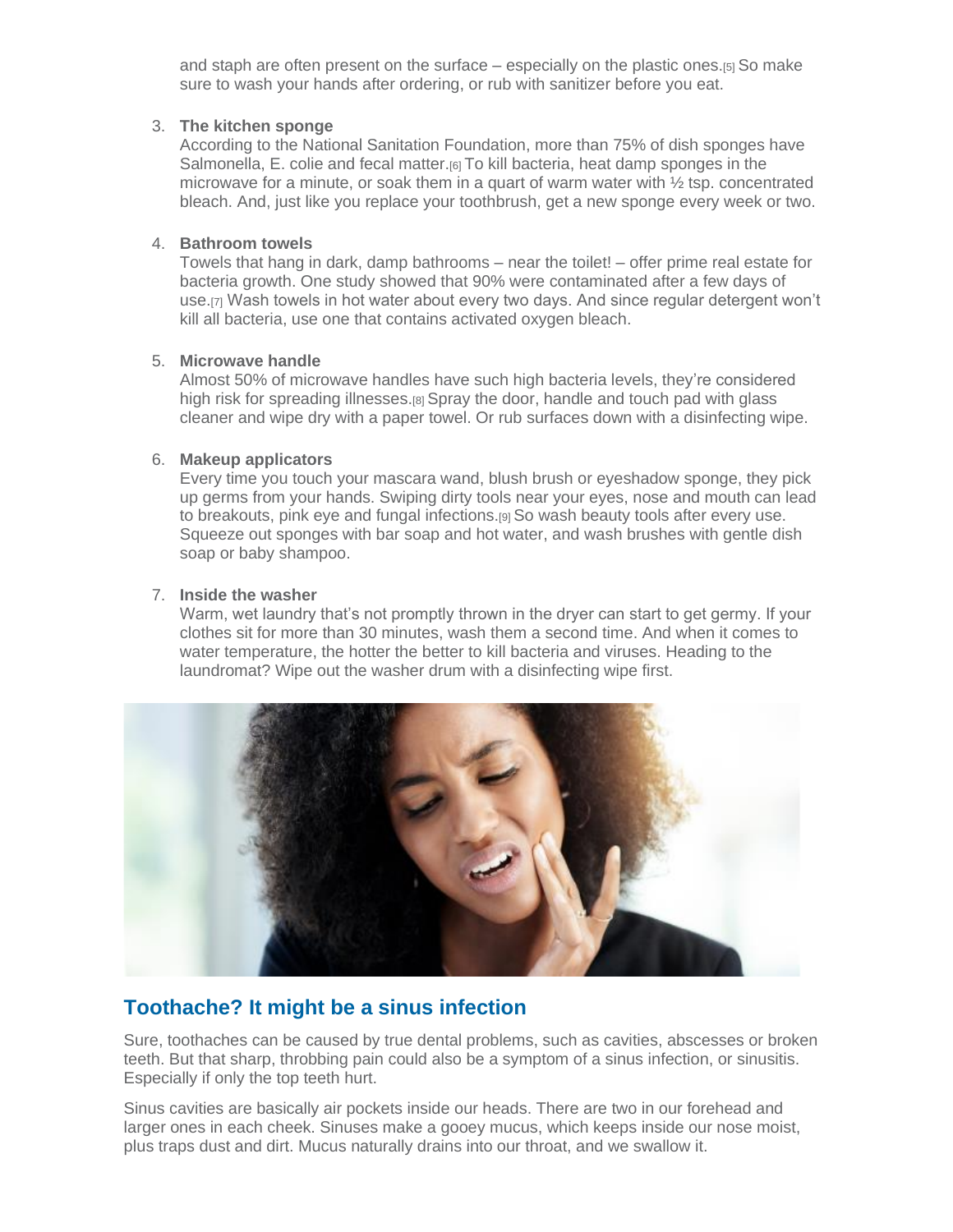With a sinus infection, your sinus cavities become inflamed. Swelling in the cheek sinuses can put pressure on nerves of your top back teeth, which are right nearby.[10]

If you press hard on the tooth that hurts and don't have an immediate pain, or if the tooth is not sensitive to hot or cold, it might not be a dental issue. Other symptoms of sinus infection include:[11]

- Stuffy or runny nose
- Face pain or pressure
- Cough or congestion
- **Bad breath**
- Fever

If you suspect a sinus infection, make an appointment to see your doctor. Treatments can include a course of antibiotics for more serious cases, or decongestants, saline nasal washes and other home remedies for milder cases. And if you believe it's a toothache, see your dentist.

#### **[Read more about sinus infections](https://nam10.safelinks.protection.outlook.com/?url=http%3A%2F%2Fclick.email-unitedconcordia.com%2F%3Fqs%3D16d537acb3a77d629a2a42d59a911dec02059b3034a27474964cc173d9684276eb6c29f77be39b662d5b78f1acf0fc3e2c913ef5612b38ab&data=04%7C01%7Cjsorman%40dmc-tpa.com%7C9a7692af21724f6faa4408d9a905e8ab%7C206d821e487a4530bb1f73463b9435ac%7C0%7C0%7C637726665117865306%7CUnknown%7CTWFpbGZsb3d8eyJWIjoiMC4wLjAwMDAiLCJQIjoiV2luMzIiLCJBTiI6Ik1haWwiLCJXVCI6Mn0%3D%7C3000&sdata=CmKAc%2BG%2F%2FmUQ5AaSqCrFf55%2FDindwfsK2AvVoNS08%2Fs%3D&reserved=0)**



## **8 Stocking stuffers to make your friends and family smile**

If you're trying to get all your holiday shopping done early, let us help you out by suggesting some of our favorite stocking stuffers!

- A tooth-whitening gift card for your trendy cousin
- An electric toothbrush for mom or dad
- A stainless steel water bottle for your athletic little brother
- Flavored packs of sugar-free gum for anyone who loves bubbles
- Cute reusable straws for your sustainable BFF
- A toothbrush refill subscription for your sometimes-together aunt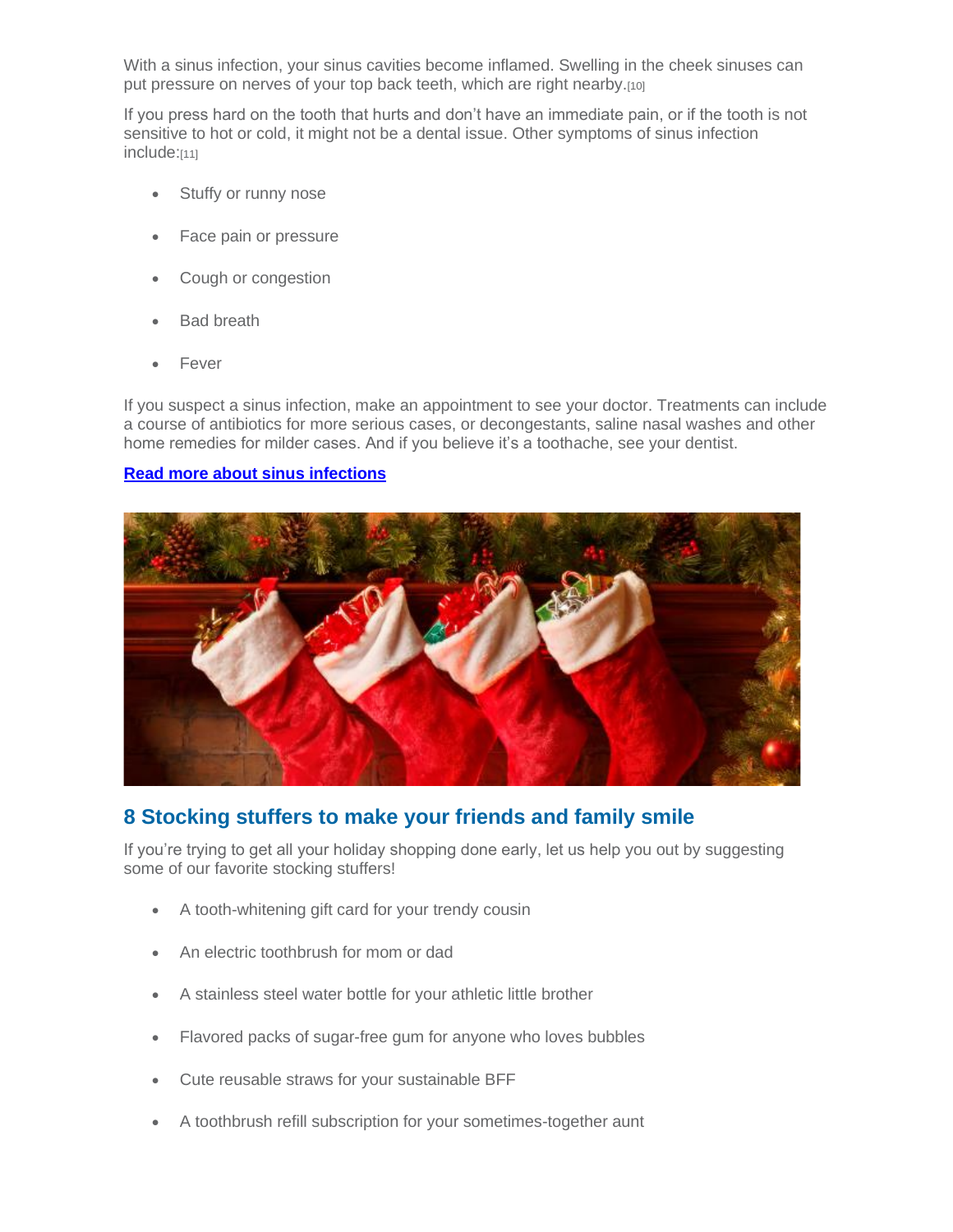- A water flosser for grandpa, who might have arthritis in his hands
- A Tooth Fairy box for your young child

Some other fun items we've run across are toothpaste that comes in wacky flavors like bacon, chocolate ice cream and licorice! Regular toothpaste, floss, toothbrushes and sugar-free treats are also at the top of our list.

#### **Stay Safe: Things NOT to put in your mouth**

We're all a bit distracted around this time of year, but remember to pay attention to oral safety. Kids might mistake brightly colored ribbon, paper or even shards of a broken ornament for candy. Small toy pieces are also tempting to taste, and watch out for tree needles and poinsettia leaves. Keep your pets away from these hazards, as well as chocolate and highly seasoned foods, which can be deadly to them!



## **Give the Gift of a SMILE**

Holley Kirkland, RDH, Oral Wellness Consultant, United Concordia Dental

One of the kindest and healthiest gifts you can give this holiday season is a SMILE!  $\circledcirc$ 

It costs you nothing but has value beyond measure. Did you know that the act of smiling not only lifts your mood, but it has positive effects on your overall health? Did you know smiling can:

- Lower your blood pressure
- Increase your endurance
- Reduce pain
- Reduce stress
- Strengthen your immune system

When you smile, your brain releases tiny molecules called neuropeptides that fight off stress, and in this mix you also get other neurotransmitters like dopamine, serotonin and endorphins, which act as mild pain relievers and reduce stress and depression.

Smiling also has a domino effect, so your smile positively affects those around you! When you smile at someone, it is very hard for that person to not smile back and react in kind. This activates your brain and makes you feel better, too.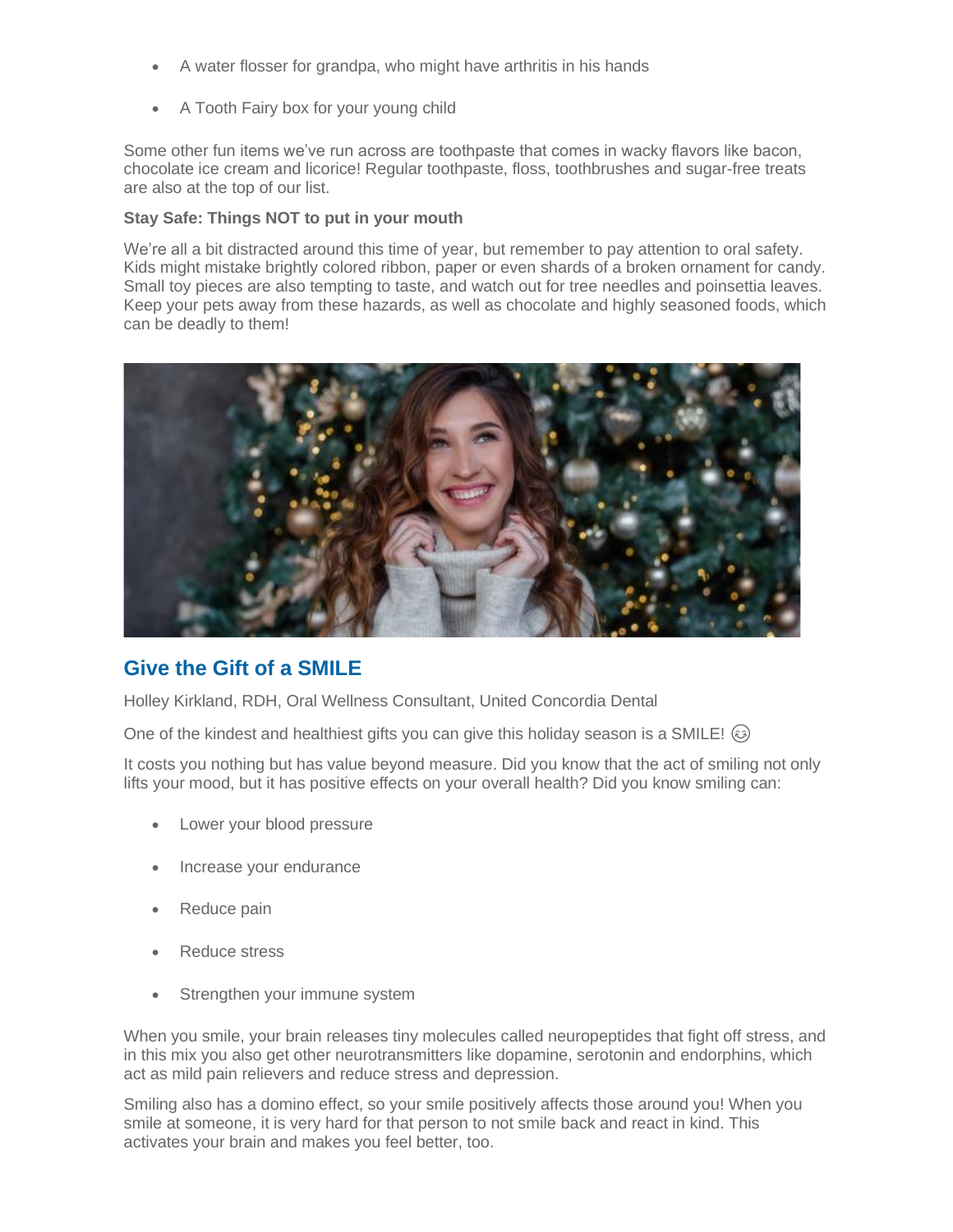So, if you are still looking for that PERFECT gift … and you see someone without a smile, give them one of yours.

United Concordia Dental is proud to be an integral partner in keeping your smile healthy and ready to share.



# **Sugar-free Keto Gingerbread Cookies**

So, what's the skinny on "keto"? It's a low-carb diet that centers on eating healthy fats from foods like avocados, nuts, salmon, Greek yogurt and eggs.

Very simply, when your body is deprived of carbohydrates, it goes into a metabolic state called "ketosis". When this happens, you start burning fat for energy.

But you don't have to be eating keto to enjoy these soft, chewy cookies. This yummy recipe replaces white flour with almond flour and uses a sweetener called brown monk fruit rather than table sugar. They're extra-delish when iced with sugar-free cream cheese frosting!

#### **[Get the recipe](https://nam10.safelinks.protection.outlook.com/?url=http%3A%2F%2Fclick.email-unitedconcordia.com%2F%3Fqs%3D16d537acb3a77d62213152a7ed0d28d89f37e9e2b699ab2b8e783d75f025409f9ed3cdfd4c1339ed0f758146cf414de7f5dddccdd931da37&data=04%7C01%7Cjsorman%40dmc-tpa.com%7C9a7692af21724f6faa4408d9a905e8ab%7C206d821e487a4530bb1f73463b9435ac%7C0%7C0%7C637726665117875266%7CUnknown%7CTWFpbGZsb3d8eyJWIjoiMC4wLjAwMDAiLCJQIjoiV2luMzIiLCJBTiI6Ik1haWwiLCJXVCI6Mn0%3D%7C3000&sdata=7UGQK51tKSVmTP%2FpsHW4SN3lF%2FhF%2BlUURKfceG0Bhxs%3D&reserved=0)**

#### **Ingredients:**

2 ¼ c. blanched almond flour 1 tbsp. cinnamon 1 ½ tsp. ground ginger ¼ tsp. ground cloves ¼ tsp. nutmeg ½ tsp. baking powder ⅛ tsp. sea salt ½ c. golden or brown monk fruit sweeter 3 tbsp. butter, softened 1 tsp. vanilla extract

#### **Directions:**

In a medium bowl, stir together the almond flour, cinnamon, ground ginger, ground cloves, nutmeg and baking powder.

In a large bowl, use a hand mixer to beat the butter and brown monk fruit sweetener for 1-2 minutes until fluffy. Next beat in the egg and vanilla extract. Then beat in the almond flour mixture until a dough forms.

Form the dough into a ball and refrigerate for at least 30 minutes or until ready to bake.

Preheat the oven to 350° F. Line a cookie sheet with parchment paper. (You may need to do this twice.)